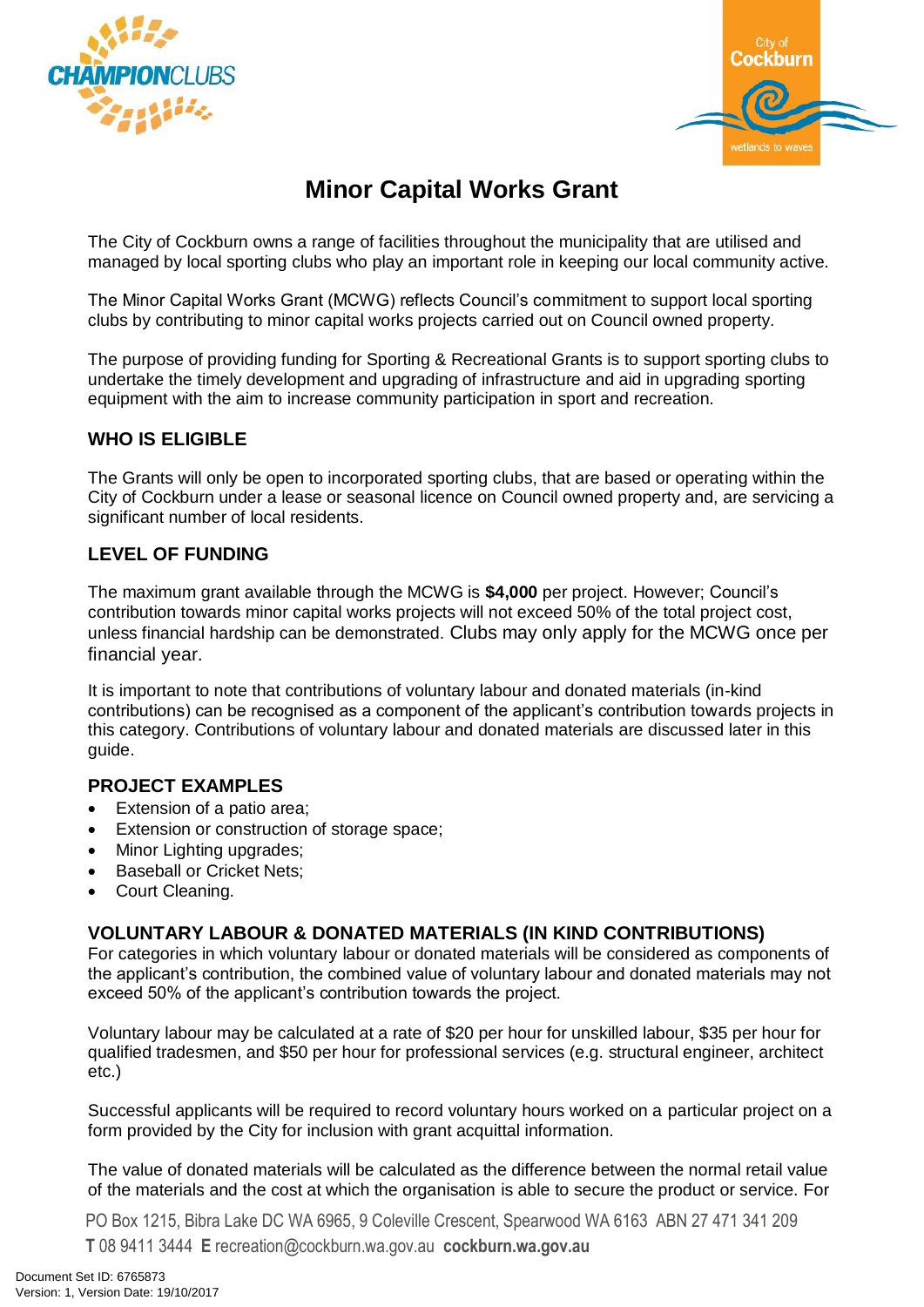example, if the organisation was planning to undertake extensions to a patio with the normal retail cost of steel associated with the project being \$1,000 and they had a sponsor that was willing to provide the steel at a cost price of \$500, then the difference between the retail price and the price at which the goods were secured (in this case \$500) will be recognised as a contribution in donated materials.

# **ASSESSMENT OF APPLICATIONS**

All applications for funding will be assessed against the following criteria:

| <b>Project Justification:</b> | Has the applicant provided sound justification of the need for the<br>project?                                                                                  |
|-------------------------------|-----------------------------------------------------------------------------------------------------------------------------------------------------------------|
| <b>Community Benefit:</b>     | Who and how many people will benefit from the project?                                                                                                          |
| Planned approach:             | Is the project the result of some form of planning undertaken by the<br>applicant? Have the relevant approvals been granted                                     |
| <b>Management Planning:</b>   | Has the applicant described how it is intended that the project will be<br>managed and do they have the capacity to deliver what they say they<br>will provide? |
| Financial viability:          | Is your club financially viable and growing?                                                                                                                    |
| <b>Ongoing Costs</b>          | Will there be ongoing costs and as a result who will meet these<br>costs?                                                                                       |
| Coordination:                 | Has the applicant consulted or gained support with other clubs and<br>that may be affected by the proposed project?                                             |

In addition to assessing applications against these criteria, projects will also be given a rating against the following statements:

| Rating       | <b>Criterion</b>                                 |
|--------------|--------------------------------------------------|
| A            | Well planned and supported by the City.          |
| B            | Well planned and needed by the applicant.        |
| $\mathsf{C}$ | Supported by the City, more planning required.   |
|              | Needed by the applicant, more planning required. |
|              | Not recommended.                                 |

Assessments will be undertaken by Delegated Officers and presented to a Delegated Committee for consideration. Assessments and the Committee's allocation of funding will be final and there will be no grounds for appeal or dispute.

## **APPLICATION PROCESS AND TIMELINE**

Applications are open all year round. All applications will be viewed and assessed by a committee, who will discuss applications and allocate funding.

Successful/unsuccessful applicants will be notified. The process will take approximately two months from time of application until the allocation of funds.

#### **HOW TO APPLY**

Prospective applicants should contact the Recreation Services Team to assist in determining whether the project for which they are seeking support is eligible for funding.

The Recreation Services Team may suggest that a prospective applicant liaises with other Council Officers in the preparation of their application. For Example, for works that involve extensions to a City facility, the applicant will be required to liaise with the City's Building Coordinator.